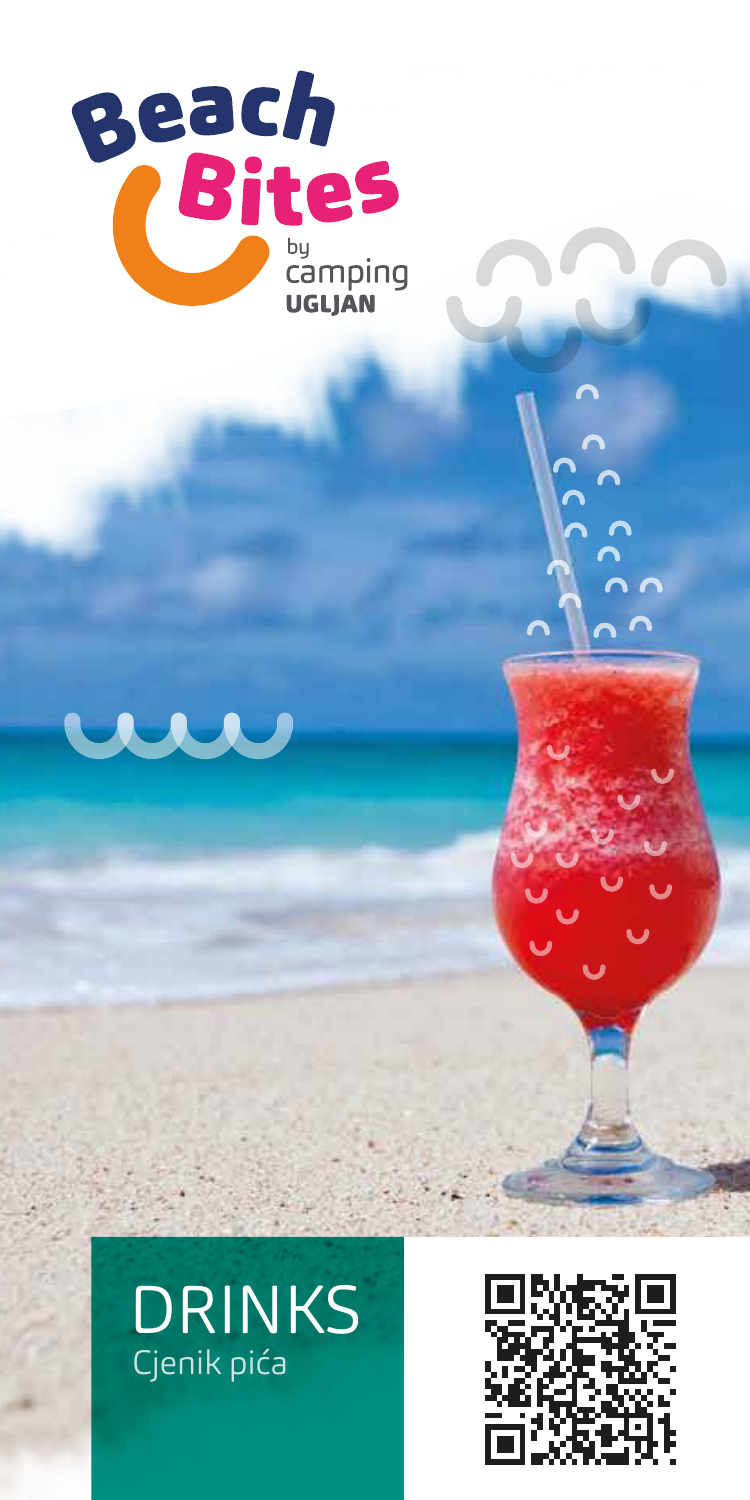### **Wine / Vino**

| House wine white - Malvazija/Graševina                                                                                                                     | $1,0$   150 kn                                        |
|------------------------------------------------------------------------------------------------------------------------------------------------------------|-------------------------------------------------------|
| Premium white wine - Malvasia/Chardonnay<br>and the state of the state of the state of the state of the state of the state of the state of the state of th | 0,75 l 220 kn                                         |
| Gemišt Malvazija / Graševina white wine                                                                                                                    | $\sqrt{0.21}$ 18 kn                                   |
| Red house wine - Vranac                                                                                                                                    | $1,0$ l 150 kn                                        |
| Premium red wine - Cabernet sauvignon/Merlot _ 0,75 l 220 kn                                                                                               |                                                       |
| Bevanda Merlot / Vranac_                                                                                                                                   | $0,21$ 16 kn                                          |
| House red-white wine                                                                                                                                       | $\overline{\begin{array}{ccc} 0,1 \end{array}}$ 15 kn |

## **Mineral Water / Voda**

| Jamnica $\overline{\phantom{a}}$ | 11 30 kn      |
|----------------------------------|---------------|
| Jana_                            | $0,751$ 30 kn |
| Jana $\_$                        | $0,331$ 15 kn |
| Jamnica                          | $0,11$ 3 kn   |
| Favored water                    | $0,331$ 18 kn |

# **Alcoholic Beverages / Alkoholna Pića**

| 0,031 | $15$ kn                                                                                                                                           |
|-------|---------------------------------------------------------------------------------------------------------------------------------------------------|
|       |                                                                                                                                                   |
|       |                                                                                                                                                   |
| 0,031 | $21$ kn                                                                                                                                           |
|       |                                                                                                                                                   |
|       |                                                                                                                                                   |
|       |                                                                                                                                                   |
|       |                                                                                                                                                   |
|       |                                                                                                                                                   |
|       |                                                                                                                                                   |
|       |                                                                                                                                                   |
|       | $0,031$ 15 kn<br>$0,031$ 15 kn<br>$0,031$ 18 kn<br>0,03 l 21 kn<br>$0,031$ 20 kn<br>0,03 l 30 kn<br>$0,031$ 22 kn<br>0,03 l 22 kn<br>0,03 l 20 kn |

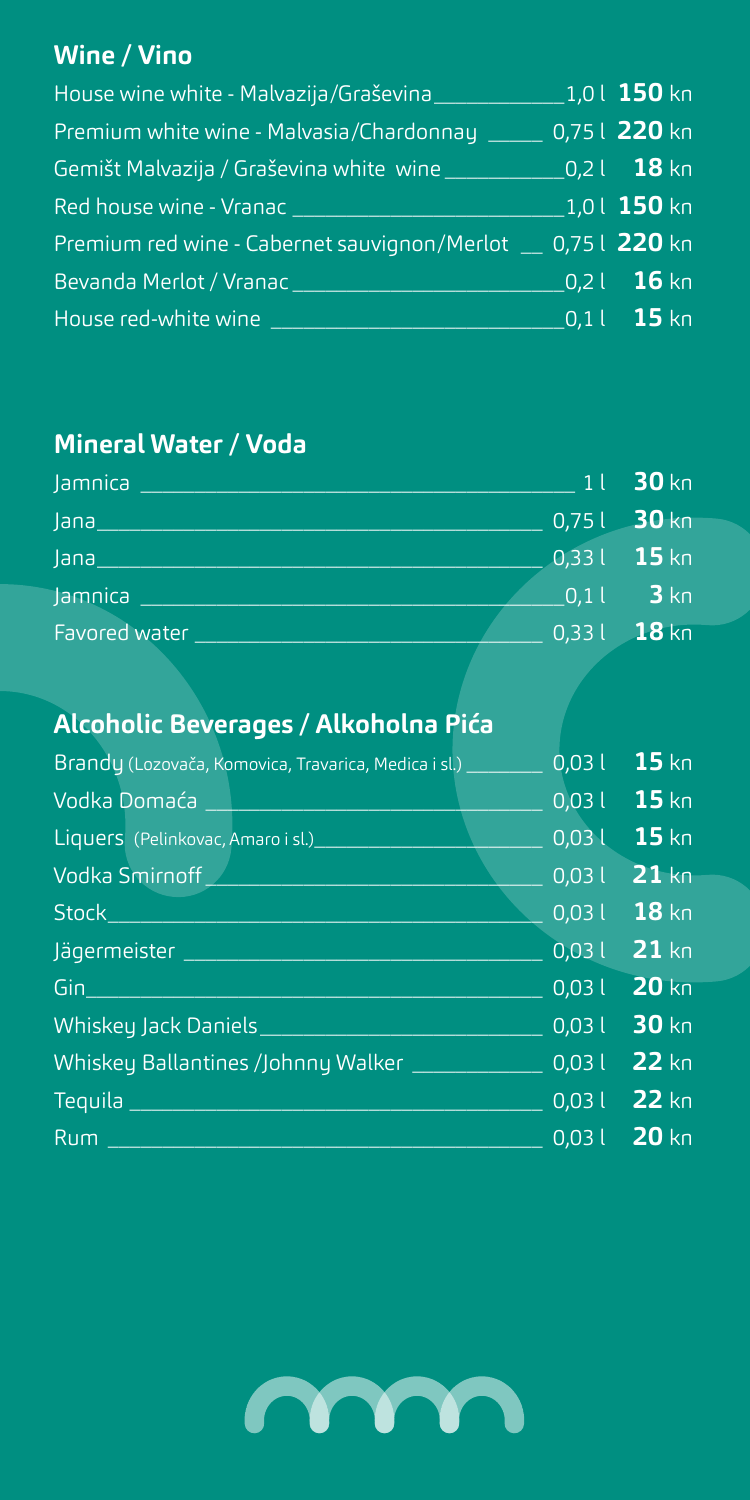| Warm drinks / Topli napitci                                       | price/KN |
|-------------------------------------------------------------------|----------|
| Decaffeinated coffe and the control of the control of<br>0,007 kg | $12$ kn  |
| 0,007 kg<br>Coffee                                                | $12$ kn  |
| 0,007 kg<br>Macchiato                                             | $14$ kn  |
| $0,007$ kg<br>Macchiato/large                                     | $16$ kn  |
| 0,007 kg<br>Cappuccino ___                                        | $17$ kn  |
| Nescaffe ________<br>a komunikom kom                              | $20$ kn  |
| White coffee<br>0,251                                             | $18$ kn  |
| 0,007 kg<br>Coffee with cream                                     | $18$ kn  |
| 0,25 l/vrećica<br>Cocoa <sup>1</sup>                              | $18$ kn  |
| Milk <b>Milk</b><br>0,201                                         | $12$ kn  |
| Tea with honey & lemon<br>kom                                     | $14$ kn  |

# **Non-alcoholic drinks / Bezalkoholna pića**

| Fruit juice <b>Experiment Contact Contact Contact Contact Contact Contact Contact Contact Contact Contact Contact</b> | 0,21            | $20$ kn         |
|-----------------------------------------------------------------------------------------------------------------------|-----------------|-----------------|
| Coca Cola, Fanta, Sprite ___________________________________                                                          | 0,251           | <b>22 kn</b>    |
| Bitter Lemon, Tangerina, Tonic___________________                                                                     | 0,251           | $22$ kn         |
|                                                                                                                       | 0,251           | $22 \text{ km}$ |
| Fresh Orange juice ___________________________                                                                        | $\bigcup$ 0,3 l | <b>30 kn</b>    |
| Fresh Orange juice _______________________                                                                            | 0,21            | $24$ kn         |
|                                                                                                                       | 0,31            | $20$ kn         |
| Cedevita ______________________                                                                                       | 0,31            | $18$ kn         |
|                                                                                                                       | 0,25            | 20 kn           |
| Red bull ____________________                                                                                         | 0,251           | $30$ kn         |
| <b>Beers / Pivo</b>                                                                                                   |                 |                 |
| Karlovačko large ________                                                                                             | 0,51            | $26$ kn         |
| Karlovačko small_____                                                                                                 | 0,331           | $21$ kn         |
| Kozel                                                                                                                 | 0,51            | 26 kn           |
| Ožujsko large_______________                                                                                          | 0,51            | 26 kn           |
| Ožujsko small <b>wykle poznatku kontrole poznatku ko</b>                                                              | 0,331           | $21$ kn         |
|                                                                                                                       | 0,51            | 28 kn           |
| Draft beer small <u>Electronic Communication</u>                                                                      | $\sqrt{0.3}$ l  | $21$ kn         |
| Karlovačko Radler limun <b>Varlandsko</b>                                                                             | 0.51            | $26$ kn         |
| Heineken / Pilsner                                                                                                    | 0,331           | $22$ kn         |
| Craft beer<br><u> 1989 - Johann John Stein, Amerikaansk politiker (</u>                                               | $0,5$ T         | 30 kn           |